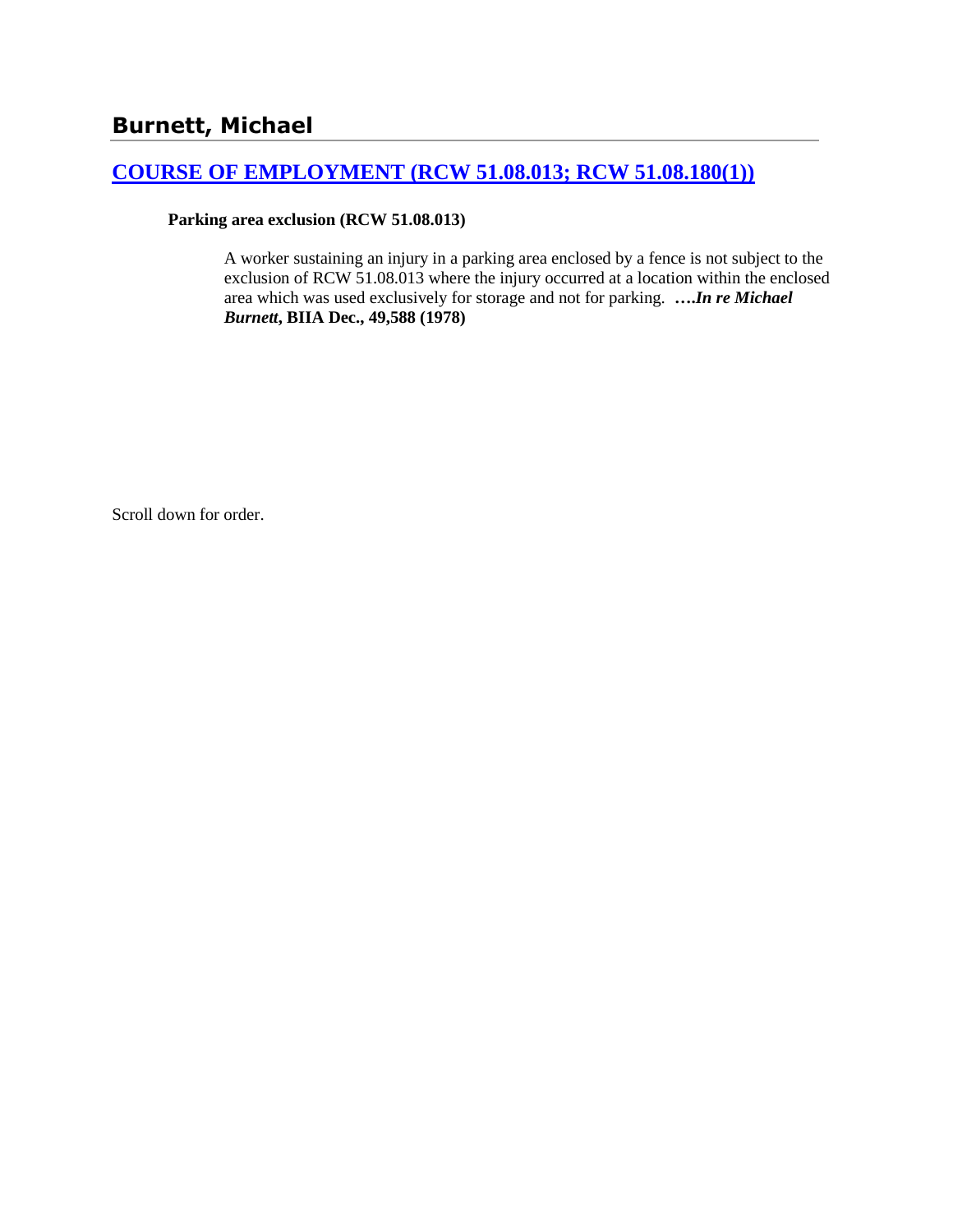### **BEFORE THE BOARD OF INDUSTRIAL INSURANCE APPEALS STATE OF WASHINGTON**

**)**

**IN RE: MICHAEL P. BURNETT ) DOCKET NO. 49,588**

**CLAIM NO. S-204329 ) DECISION AND ORDER**

APPEARANCES:

Claimant, Michael P. Burnett, by Jackson, Ulvestad, Goodwin and Grutz, per Brian D. Scott

Employer, City of Seattle, per Philip D. Summer, Industrial Insurance Division

This is an appeal filed by the employer, City of Seattle, on February 9, 1977, from an order of the Department of Labor and Industries dated January 11, 1977, which set aside a prior rejection order and held it for naught, and allowed this claim for treatment and for such other and further action as may be authorized or required by law. **SUSTAINED**.

## **DECISION**

Pursuant to RCW 51.52.104 and RCW 51.52.106, this matter is before the Board for review and decision on a timely Petition for Review filed by the employer to a Proposed Decision and Order issued by a hearing examiner for this Board on October 25, 1977, in which the order of the Department dated January 11, 1977 was sustained.

The specific question before us is whether the claimant was in a "parking area" when he sustained his injury on his employer's premises on September 24, 1976. If he was in a "parking area" at the time he was injured, his claim for benefits must be denied by reason of exclusion of "parking areas" in RCW 51.08.013. If he was not then in a "parking area", allowance of his claim was proper since all other elements of coverage are admittedly met.

The record establishes that quite some time prior to September 24, 1976, the employer had set aside a section of its property to be used as a parking area by its employees. The area was blacktopped and fenced and parking stalls were painted on the pavement. Thereafter it became apparent that the area was not a satisfactory parking area for a significant number of the employees, and many of them found places to park elsewhere. Shortly before September 24, 1976, there was only a portion of the original blacktopped area that was still being used by the employees as a parking area. The employer, realizing the need for another parking area, was in the process of building one. Prior to September 24, 1976, the employer had converted the use of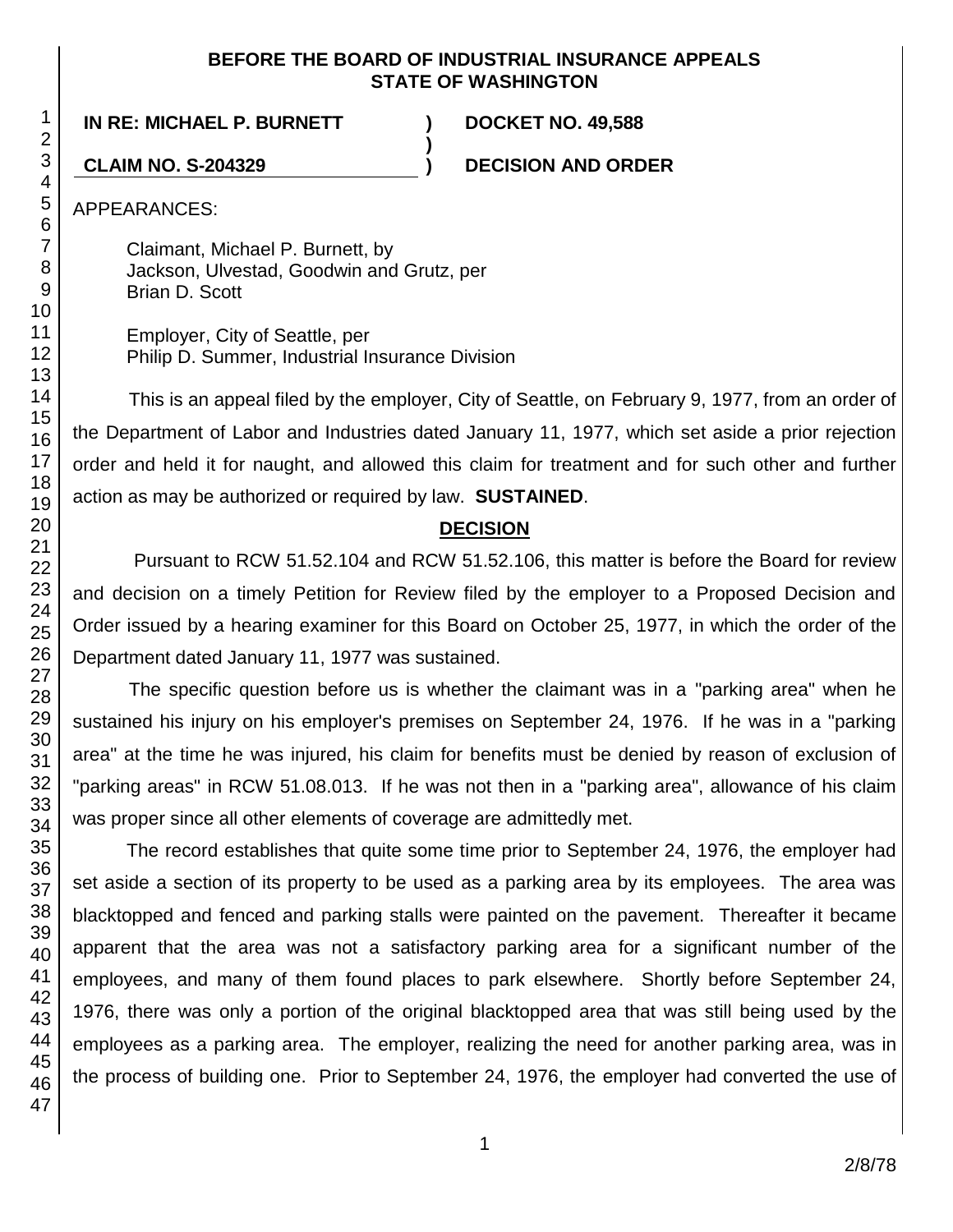much of the area in the former parking lot, especially the areas adjacent to the surrounding fence, to a storage area where materials, such as compressors, old trucks, other vehicles, large reels of cable, and various other articles of used equipment, were stored. Because of this used equipment storage function, it came to be as the "bone yard."

On September 24, 1976, the claimant was proceeding from his work place at the employer's plant to his parked car, at the end of his work shift, and hopped from some poles in an adjacent pole yard to the fence surrounding this area where his car was parked on that day, and upon jumping down into an area where barricades were stored, injured his foot. He had not arrived at the location within the fence where some employees' automobiles, including his own, were parked.

In its Petition for Review, the employer argues that the hearing examiner was incorrect in using the "main purpose" concept, i.e., that this area's main purpose had become that of a storage area rather than a parking lot, because it was inaccurate and misleading. Employer argues that the claimant had been parking in that area about eight months, and he was injured while using the area for the purpose of parking. Employer alleges that therefore, the claimant was excluded from coverage at the time he was injured because of the "parking area" exclusion from the "course of employment" definition in RCW 51.08.013

The Board agrees with the employer that the "main purpose" concept is not applicable in this instance. As stated above, the only issue here is whether the claimant was injured in a "parking area." The employer is obviously contending that the whole area inside the fence was a "parking area" because it had originally been designed and used as such. We disagree with this contention. There is nothing magic about a fence that would forever stamp the whole area inside of it as a "parking area" if, in fact, much of such area was being used for something else. The particular location where the claimant fell was a storage area on the employer's premises; it clearly was not used for parked cars. It was not a "parking area" within the meaning of RCW 51.08.013, although some of the other area enclosed by the fence obviously still did constitute a "parking area." Clearly, the "parking area" exception to this broad definition of "acting in the course of employment" should be strictly construed and applied.

The Department's allowance of this claim will be sustained.

# **FINDINGS OF FACT**

After careful review of the entire record, the Board finds as follows:

1. The claimant, Michael P. Burnett, filed a report of accident with the Department on October 30, 1976, alleging that he had sustained an industrial injury on September 24, 1976, while in the course of his